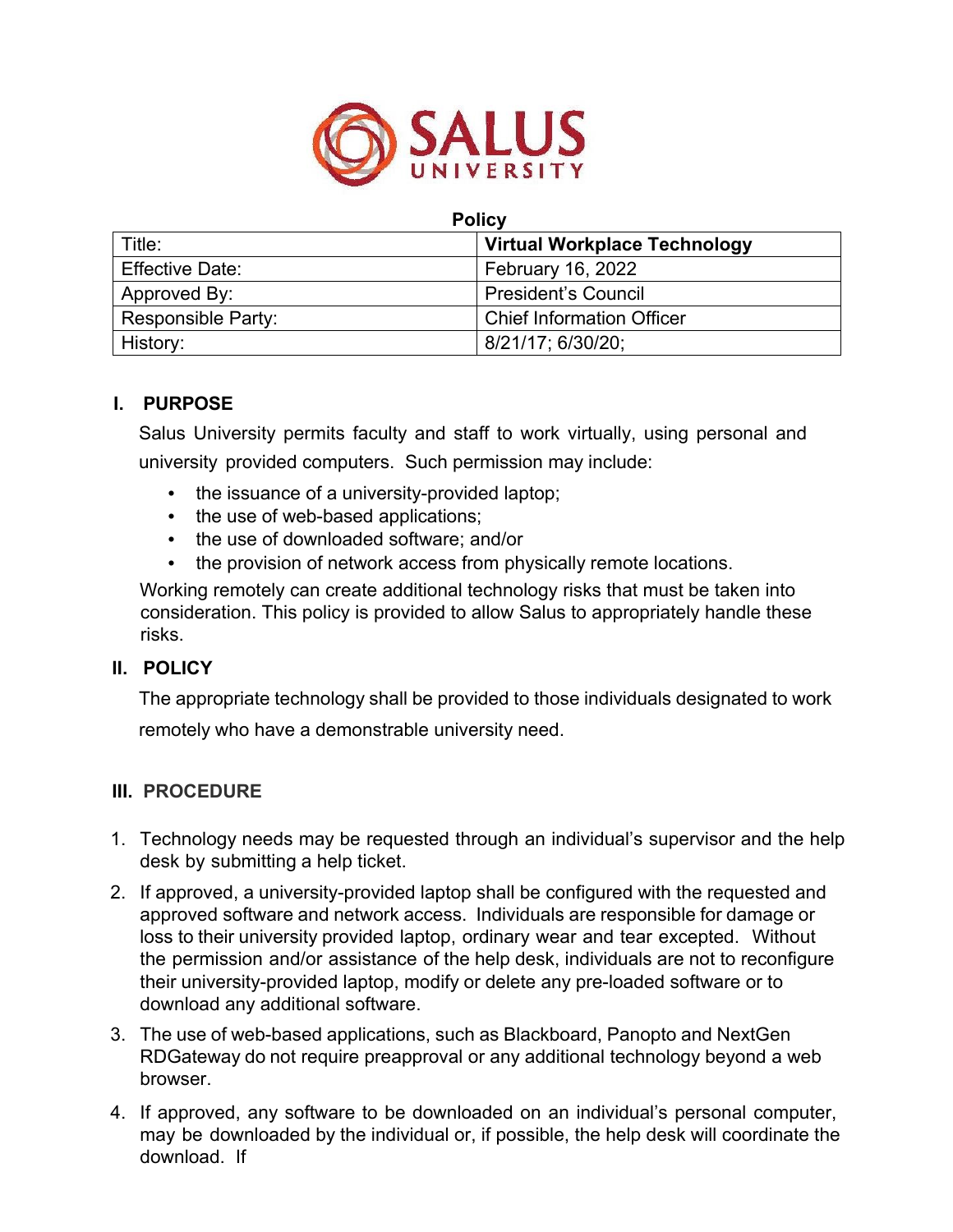the individual downloads the software, the individual shall pay for the software and submit for expense reimbursement (or may use a university-issued credit card). Individuals waive any claims they may have against the university due to loss of files from, or inadvertent functionality issues caused to, their personal computers as a result of downloading software for approved university use.

- 5. If approved, remote access via an individual's personal computer shall be arranged by the help desk. Individuals waive any claims they may have against the university due to loss of files from, or inadvertent functionality issues caused to, their personal computers as a result of providing remote access. Upon request, the university reserves the right to inspect personal computers that are being used to initiate remote access connections. Such inspections will be limited to verifying that such personal computers are using appropriate protections, including but not limited to running current anti-virus protection and having a properly configured personal firewall. If a personal computer does not meet the university standards, remote access will not be permitted.
- 6. Individuals are responsible for the use of the remote access issued to them, and are required to take reasonable precautions to prevent unauthorized use of their remote access. These precautions should include measures to avoid damaging or compromising Salus' information assets. For instance, avoiding the use of software or other networks that may introduce computer viruses into Salus' network. For help with determining appropriate use, users should contact the help desk.

During the initiation of a remote access session, the individual will be required to provide verification credentials. These credentials are university property and are issued to the individual for approved university purposes only.

Individuals shall not share, lend or give their credentials to, or allow the use of their remote access by any other person

Individuals shall not attempt to reconfigure, disable or otherwise change any software or configuration settings associated with establishing or using remote access unless instructed to do so by the remote access support team.

Remote access uses encryption technologies. These and other technologies may be restricted or prohibited in foreign countries, and may result in confiscation of the computer on which the software resides. Criminal action may also result. Before travelling internationally, individuals shall contact the help desk to disable remote access.

If unauthorized use is suspected or if their credentials are suspected lost or stolen, individuals are required to immediately report the situation to the help desk.

The university reserves the right to monitor remote access use, and to restrict or deny access at any time and for any purpose.